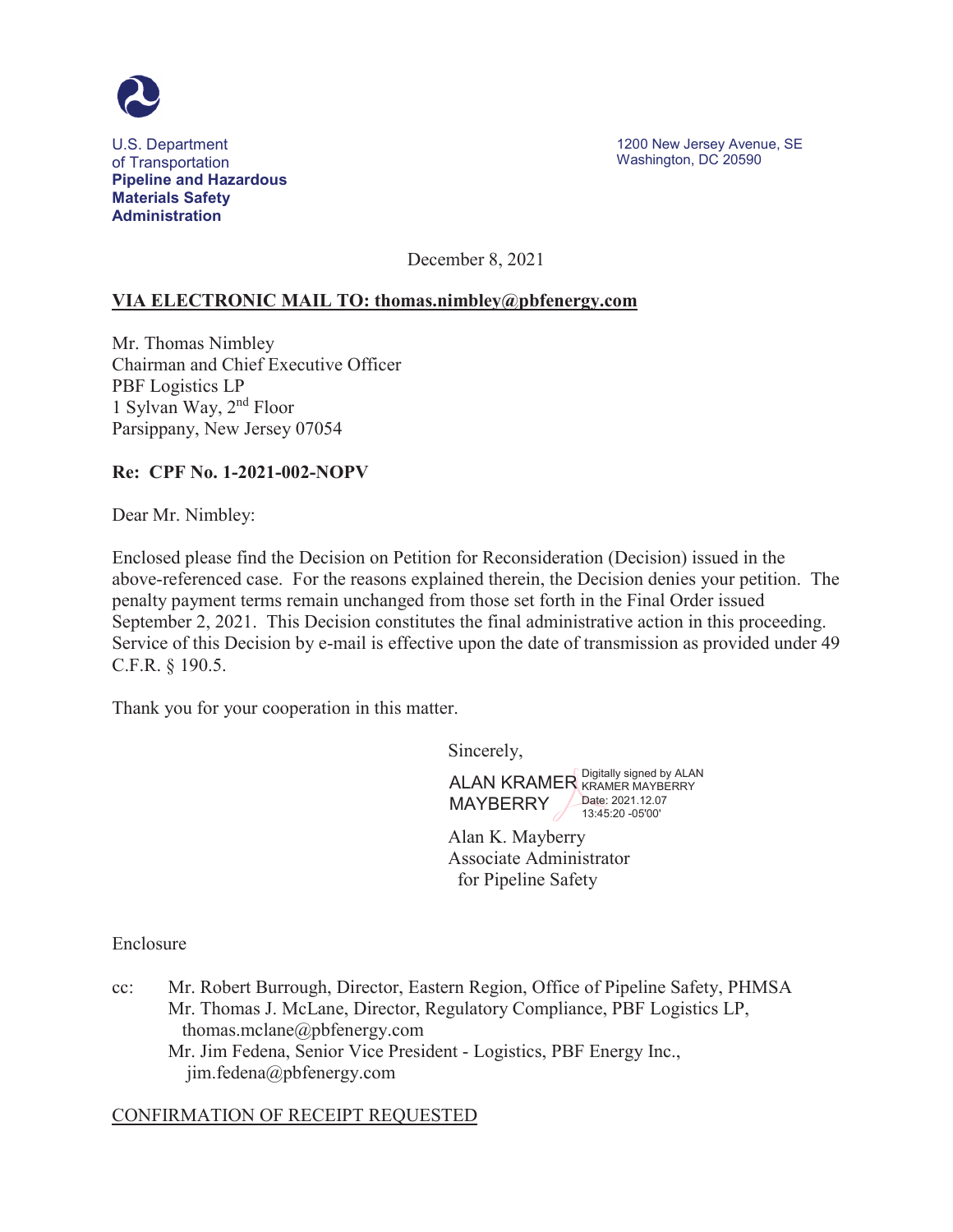### **U.S. DEPARTMENT OF TRANSPORTATION PIPELINE AND HAZARDOUS MATERIALS SAFETY ADMINISTRATION OFFICE OF PIPELINE SAFETY WASHINGTON, D.C. 20590**

**)** 

**)** 

**)** 

**In the Matter of**  )

 **a subsidiary of PBF Logistics LP, ) Paulsboro Natural Gas Pipeline Company LLC, ) CPF No. 1-2021-002-NOPV**

**\_\_\_\_\_\_\_\_\_\_\_\_\_\_\_\_\_\_\_\_\_\_\_\_\_\_\_\_\_\_\_\_\_\_\_\_\_\_\_\_\_\_)** 

 $\mathcal{L} = \{ \mathcal{L} \}$ 

**Respondent. )** 

### **DECISION ON PETITION FOR RECONSIDERATION**

From February 27, 2020, through October 2, 2020, pursuant to 49 U.S.C. § 60117, a representative of the Pipeline and Hazardous Materials Safety Administration (PHMSA), Office of Pipeline Safety (OPS), conducted an on-site pipeline safety inspection of the facilities and records of Paulsboro Natural Gas Pipeline Company LLC (PNGPC or Petitioner), a subsidiary of PBF Logistics LP, in Gloucester, New Jersey and Delaware, Pennsylvania.<sup>1</sup> PNGPC's natural gas pipeline takes delivery from Enbridge Natural Gas Company (Enbridge) in Pennsylvania near the Philadelphia International Airport to provide natural gas to the Paulsboro Refinery in New Jersey.2 As a result of the inspection, the Director, Eastern Region, OPS (Director), issued to Petitioner, by letter dated February 5, 2021, a Notice of Probable Violation and Proposed Civil Penalty (Notice).<sup>3</sup> The Notice also included a warning pursuant to 49 C.F.R. § 190.205.<sup>4</sup> In accordance with 49 C.F.R. § 190.207, the Notice proposed finding PNGPC violated 49 C.F.R. § 192.625(f) and proposed assessing a civil penalty of \$46,000 for the alleged violation. The warning item required no further action but warned Respondent to correct the probable violation or face possible future enforcement action.

PNGPC responded to the Notice by letter dated March 5, 2021 (Response).<sup>5</sup> Petitioner did not contest the underlying allegation of violation described in Item 1 of the Notice, rather, Petitioner provided an explanation relevant to the proposed civil penalty and requested PHMSA withdraw it. PNGPC waived its right to a hearing by not requesting one.

 <sup>1</sup>*Paulsboro Natural Gas Pipeline Co. LLC*, Final Order, CPF No. 1-2021-002 (Final Order) (September 2, 2021) (on file with PHMSA), at 1; *see also* PHMSA Safety Violation Report (Violation Report), (February 5, 2021) (on file with PHMSA), at 1-2.

<sup>&</sup>lt;sup>2</sup> Response to Notice of Probable Violation submitted by Thomas J. McLane, Director, Regulatory Compliance for Paulsboro Natural Gas Pipeline Co. LLC, to Robert Burrough, Director, Eastern Region for PHMSA, dated March 5, 2021 (Response), at 1.

<sup>&</sup>lt;sup>3</sup> Notice of Probable Violation and Proposed Civil Penalty (Notice), CPF. No. 1-2021-002-NOPV (February 5, 2021).

 $\frac{4}{5}$  *Id*.

 $5$  Response, at 1-2.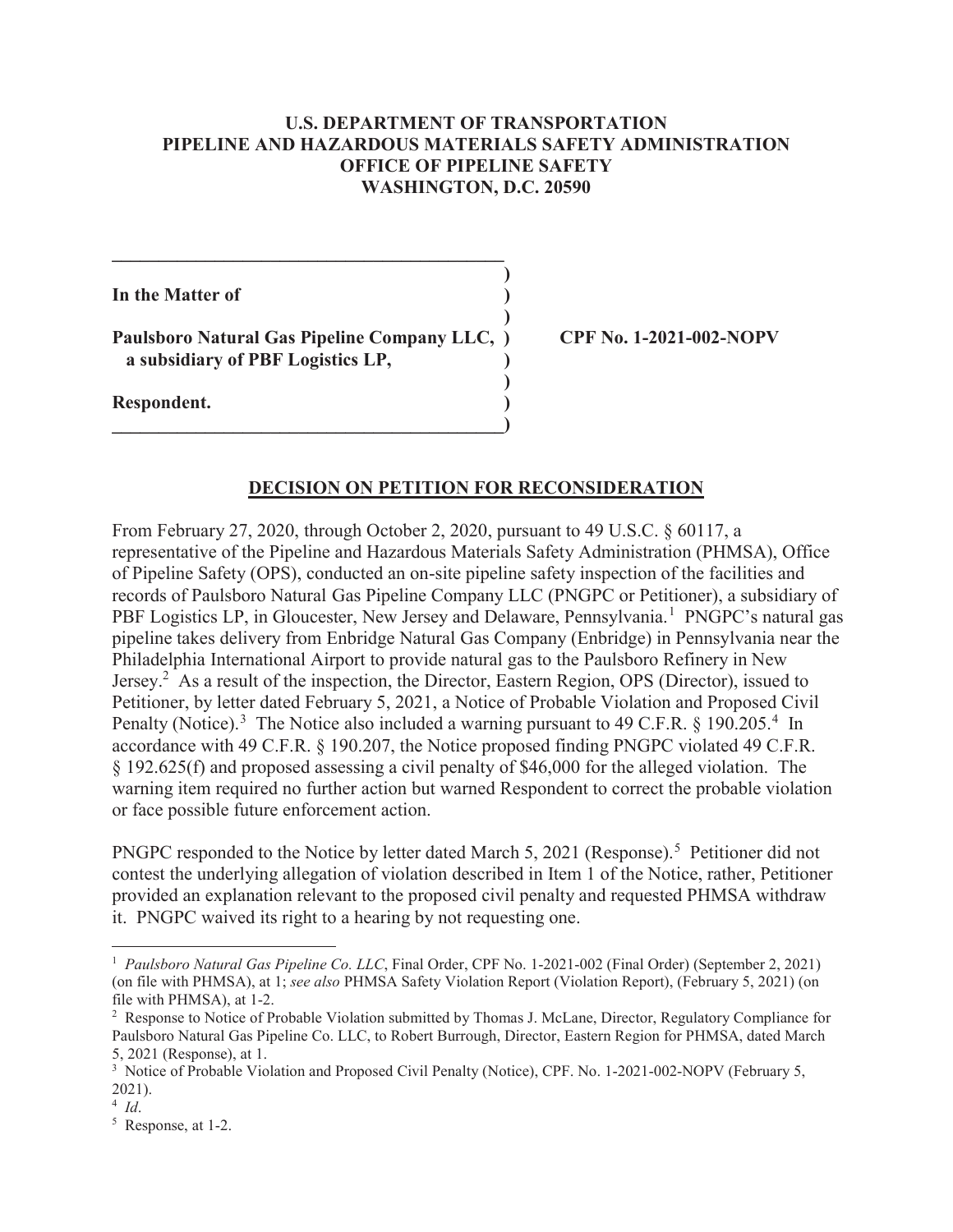On September 2, 2021, pursuant to 49 U.S.C. §§ 60118 and 60122 and 49 C.F.R. §190.213, the Associate Administrator for Pipeline Safety (Associate Administrator) issued a Final Order, finding that Petitioner violated 49 C.F.R. § 192.625(f).<sup>6</sup> The Final Order found that PNGPC violated §192.625(f) by failing to conduct periodic sampling of the gas in its pipeline using an instrument capable of determining the percentage of gas in air at which the odor becomes readily detectable. Pursuant to the authority of 49 U.S.C. § 60122 and 49 C.F.R. §190.221, the Final Order assessed a civil penalty of \$46,000.<sup>7</sup>

withdraw the civil penalty. On September 22, 2021, Petitioner filed a petition for reconsideration (Petition) pursuant to 49 C.F.R.  $\S$  190.243.<sup>8</sup> PNGPC argued that the civil penalty assessment considerations in the Final Order did not appropriately reflect certain information. It reiterated its request for PHMSA to

First, regarding good faith, PNGPC contended it attempted to comply with the intention of § 192.625 by getting confirmation from Enbridge that it odorized its natural gas.<sup>9</sup> Petitioner stated that because federal mandates required Enbridge to inject odorant, PNGPC did not incorporate a written procedure for periodically sampling the gas in its Operations, Maintenance & Emergency (OM&E) manual. Second, regarding culpability, Petitioner contended that it felt it addressed the intent of § 192.625 by having Enbridge confirm that it properly odorized the gas prior to PNGPC transporting it through its pipeline. PNGPC noted that when PHMSA clarified the intent of § 192.625 it promptly revised its OM&E manual to include a procedure for capturing the information required by the regulation. Third, regarding the gravity of violation, Petitioner contended that, regardless of the pipeline's location within a high consequence area (HCA), it took appropriate action to assure the gas stream was properly odorized. Finally, regarding safety impact, PNGPC contended that receiving written notice from Enbridge that it odorized the gas was equivalent to taking odorant samples once a year with a device that detects odorant. Petitioner further contended that either method satisfies the intent of § 192.625, therefore, it did not unduly jeopardize the safety of the community and the environment. PNGPC also provided additional facts regarding its pipeline safety system.

Having considered the full record and the arguments presented in the Petition, I am denying the Petition and affirming the Final Order and Assessment of Penalty without modification.

### **STANDARD OF REVIEW**

Under 49 C.F.R. § 190.243, a respondent may petition the Associate Administrator for reconsideration of a final order that has been issued pursuant to §190.213. Reconsideration is not an appeal or a completely new review of the [record.](https://record.10)<sup>10</sup> A respondent may ask for correction of an error or, in limited circumstances, may present previously unavailable information. If a

 $\overline{a}$ 

<sup>6</sup> Final Order, at 1-2.

<sup>&</sup>lt;sup>7</sup> *Id.* at 2-4.<br><sup>8</sup> Petition fo

Petition for Reconsideration to Final Order submitted by Thomas J. McLane, Director, Regulatory Compliance for Paulsboro Natural Gas Pipeline Co. LLC, to Alan Kramer Mayberry, Associate Administrator for Pipeline Safety, PHMSA, dated September 22, 2021 (Petition).

 $9$  *Id.* at 1.

<sup>&</sup>lt;sup>10</sup> 49 C.F.R. § 190.243(a)-(d).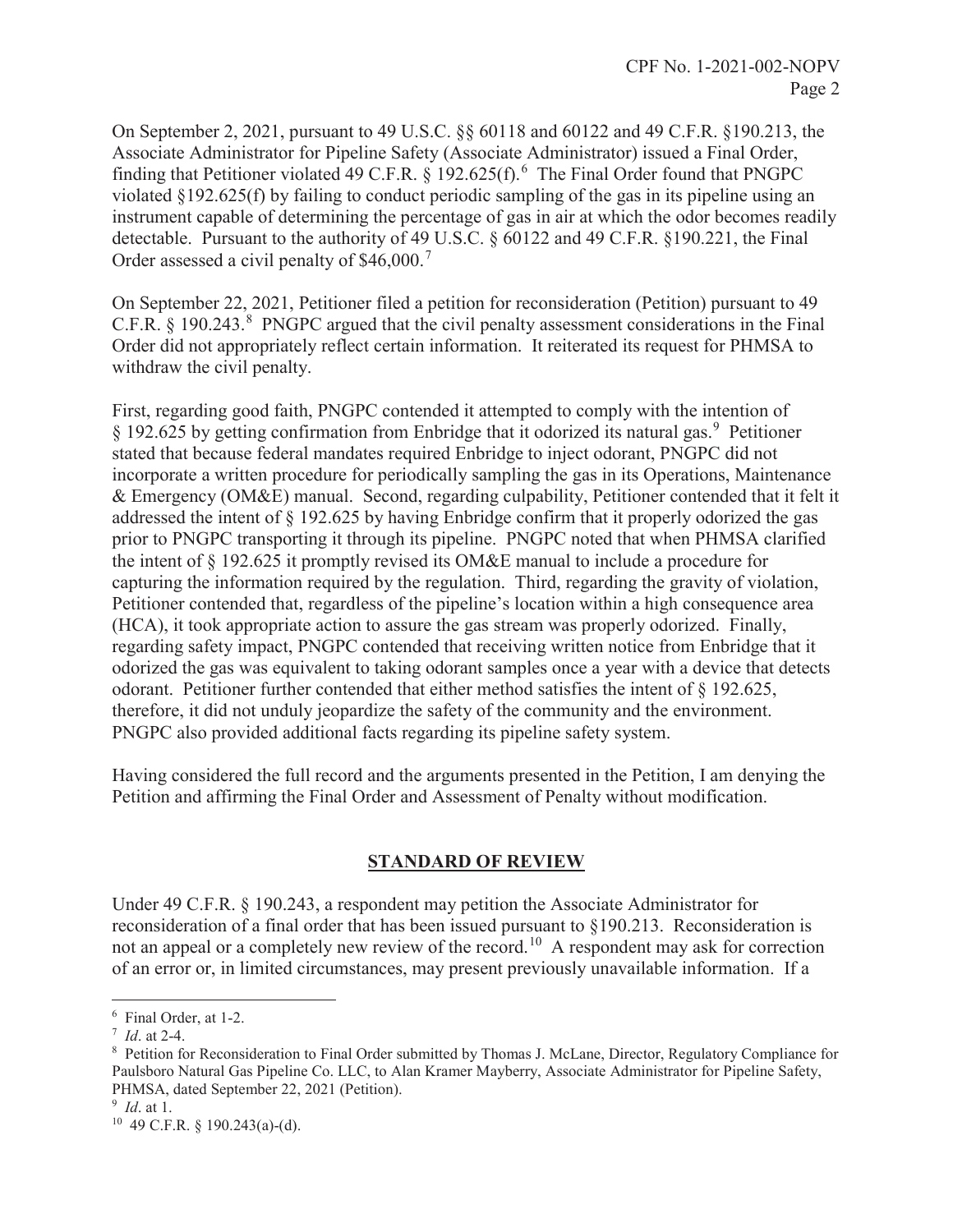respondent requests consideration of additional facts or arguments, the respondent must submit the reasons they were not presented prior to the issuance of the Final Order. The Associate Administrator may grant or deny, in whole or in part, a petition for reconsideration without further proceedings.

# **ANALYSIS**

correctly determined the civil penalty. Petitioner did not contest the underlying allegation of violation for Item 1 of the Notice in its Response, and did not raise any issues of error in its Petition. As such, the finding of violation as described in the Final Order is not at issue. The only issue for review is the imposition of the civil penalty for Item 1 of the Notice, however, a brief summary of the facts and the law supporting the finding of violation is relevant to my determination on the Petition. Having found Petitioner to be in violation of § 192.625(f), I must now consider whether the Final Order

Item 1 in the Final Order found that PNGPC violated  $\S$  192.625(f) by failing to conduct periodic sampling of the gas in its pipeline using an instrument capable of determining the percentage of gas in air at which the odor becomes readily detectable. The section states:

# **§ 192.625 Odorization of gas.**

### $(a)$ ….

(f) To assure the proper concentration of odorant in accordance with this section, each operator must conduct periodic sampling of combustible gases using an instrument capable of determining the percentage of gas in air at which the odor becomes readily detectable. Operators of master meter systems may comply with this requirement by –

(1) Receiving written verification from their gas source that the gas has the proper concentration of odorant; and

(2) Conducting periodic "sniff" tests at the extremities of the system to confirm that the gas contains odorant.

becomes readily detectible. PNGPC contended it attempted to comply with the intention of  $gas.<sup>11</sup>$ As quoted above, § 192.625(f) requires operators to conduct periodic sampling of combustible gases using an instrument capable of determining the percentage of gas in air at which the odor § 192.625 by getting confirmation from Enbridge, its natural gas supplier, that it odorized its

This interpretation is inconsistent with the plain language of the [regulation.](https://regulation.12)<sup>12</sup> The plain language of the regulation reveals nothing indicating that such confirmation satisfies the requirements of § 192.625(f). Section § 192.625 is clear that the operator of the pipeline facility is responsible

-

<sup>&</sup>lt;sup>11</sup> Petition, at 1.

<sup>&</sup>lt;sup>12</sup> See Statewide Bonding, Inc. v. U.S. Dep't of Homeland Sec., 980 F.3d 109, 116 (D.C. Cir. 2020) ("Where [] an the regulated party received, or should have received, notice of the agency's interpretation in the most obvious way agency's regulation is unambiguous, the court must give effect to the regulation's plain meaning."); *see also Gen. Elec. Co. v. U.S. E.P.A.,* 53 F.3d 1324, 1329 (D.C. Cir. 1995), as corrected (June 19, 1995) ("[W]e must ask whether of all: by reading the regulations.").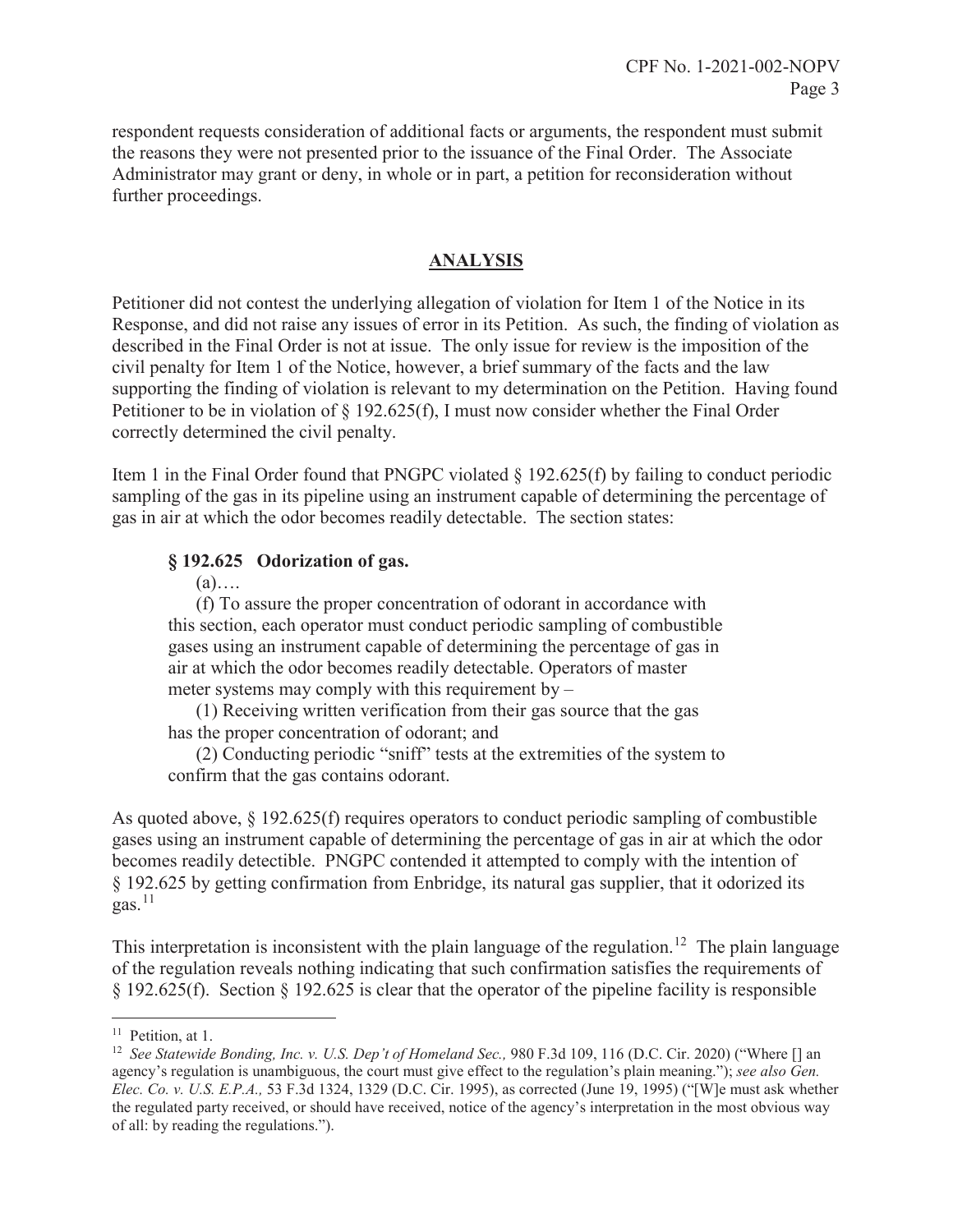for assuring adequate concentration of the odorant within its pipeline and for periodically verifying that the concentration is adequate through the specific means allowed by § 192.625(f).

 PNGPC is not a master meter operator. Even if Petitioner were a master meter operator, it did Moreover, receipt of written documentation from Enbridge that it odorized its gas would only render Petitioner in compliance with §192.625(f) if PNGPC were a master meter operator, and even then, only if Petitioner performed periodic "sniff" tests at the extremities of the system. not carry out the required "sniff" tests at the extremities of the system.

For these reasons, I do not find Petitioner's interpretation of the regulation persuasive. Petitioner did not seek review of the finding of violation, as such, the finding of violation for Item 1 of the Notice, as described in the Final Order, is affirmed.

# **ASSESSMENT OF PENALTY**

gravity, and culpability of this [violation.](https://violation.13)<sup>13</sup> The Final Order assessed a civil penalty of \$46,000. In assessing the civil penalty for this item, I applied the statutory civil penalty assessment factors including the nature, circumstances,

faith, culpability, gravity of violation, and safety [impact.](https://impact.14) $14$ In its Petition, PNGPC provided additional information regarding the following points: good

As discussed above, Petitioner's interpretation of § 192.625(f) is not persuasive. Therefore, my assessment of the good faith and culpability criteria remains unchanged. PNGPC did not have reasonable justification for non-compliance. While Petitioner took measures to correct the violation of § 192.625(f), those actions were taken after PHMSA identified the violation. No credit will be given for good faith or culpability.

 Regarding the gravity of the violation and the safety impact, Petitioner contended that, regardless properly [odorized.](https://odorized.15)<sup>15</sup> It also contended that its actions did not unduly jeopardize the safety of the community and the [environment.](https://environment.16)<sup>16</sup> of the pipeline's location within an HCA, it took appropriate action to assure the gas stream was

for public safety to ensure a leak can be detected by persons with a normal sense of [smell.](https://smell.18)<sup>18</sup> I find these contentions unpersuasive. As discussed above, PNGPC's interpretation that it took appropriate action to assure the gas stream was properly odorized is contrary to the plain language of  $\S$  192.625(f). The violation occurred within an HCA.<sup>17</sup> The failure affected all 2.5 miles of Paulsboro pipeline system, which includes 0.5 miles of high consequence pipeline. As discussed in the Final Order, the importance of verifying that gas is properly odorized is critical

 $\overline{a}$ 

<sup>13 49</sup> U.S.C. § 60122(b).

<sup>&</sup>lt;sup>14</sup> Petition, at 1.

<sup>&</sup>lt;sup>15</sup> Petition, at 1-2.

 $^{16}$  *Id.* 

<sup>&</sup>lt;sup>16</sup> *Id.* Violation Report, at 9.<br><sup>18</sup> Final Order, at 4.